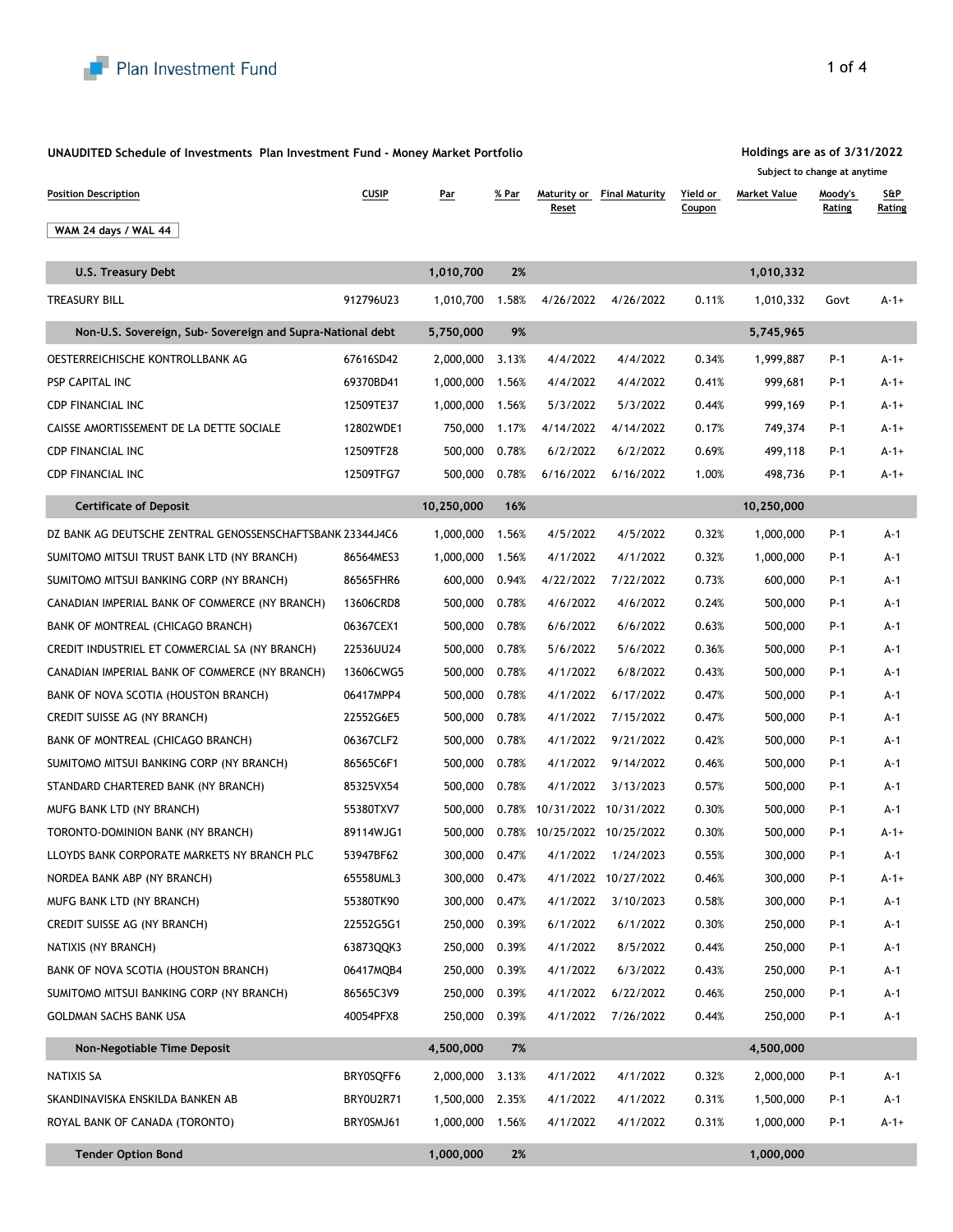## **UNAUDITED Schedule of Investments Plan Investment Fund - Money Market Portfolio**

| <b>Position Description</b>                  | <b>CUSIP</b> | <u>Par</u> | % Par | Reset     | Maturity or Final Maturity | Yield or<br>Coupon | <b>Market Value</b> | <u>Moody's</u><br>Rating | <b>S&amp;P</b><br>Rating |
|----------------------------------------------|--------------|------------|-------|-----------|----------------------------|--------------------|---------------------|--------------------------|--------------------------|
| MIZUHO FLOATER / RESIDUAL TR V 144A          | 60700HEL9    | 1,000,000  | 1.56% | 5/5/2022  | 5/5/2022                   | 0.74%              | 1,000,000           | NR                       | A-1                      |
| Variable Rate Demand Note                    |              | 1,000,000  | 2%    |           |                            |                    | 1,000,000           |                          |                          |
| BAY AREA TOLL AUTH CALIF TOLLBRDG            | 072024KR2    | 500,000    | 0.78% | 4/7/2022  | 4/7/2022                   | 0.45%              | 500,000             | VMIG1                    | A-1                      |
| BAY AREA TOLL AUTH CALIF TOLL BRDG           | 072024JD5    | 500,000    | 0.78% | 4/7/2022  | 4/7/2022                   | 0.44%              | 500,000             | VMIG1                    | A-1                      |
| <b>Asset Backed Commercial Paper</b>         |              | 13,175,000 | 21%   |           |                            |                    | 13, 165, 956        |                          |                          |
| OLD LINE FUNDING LLC                         | 67983UDT7    | 1,175,000  | 1.84% | 4/27/2022 | 4/27/2022                  | 0.37%              | 1,174,251           | P-1                      | $A - 1 +$                |
| SHEFFIELD RECEIVABLES COMPANY LLC            | 82124MD15    | 1,000,000  | 1.56% | 4/1/2022  | 4/1/2022                   | 0.39%              | 999,881             | P-1                      | A-1                      |
| BEDFORD ROW FUNDING CORP                     | 07644BD66    | 1,000,000  | 1.56% | 4/6/2022  | 4/6/2022                   | 0.33%              | 999,936             | $P-1$                    | A-1+                     |
| ANTALIS SA (ILE-DE-FRANCE)                   | 03664BDE3    | 1,000,000  | 1.56% | 4/14/2022 | 4/14/2022                  | 0.70%              | 999,417             | P-1                      | A-1                      |
| AUTOBAHN FUNDING COMPANY LLC                 | 0527M1DR3    | 1,000,000  | 1.56% | 4/25/2022 | 4/25/2022                  | 0.42%              | 999,708             | $P-1$                    | A-1                      |
| ALBION CAPITAL CORPORATION SA                | 01329XFF1    | 1,000,000  | 1.56% | 6/15/2022 | 6/15/2022                  | 1.15%              | 997,061             | P-1                      | A-1                      |
| BRIGHTHOUSE FINANCIAL SHORT TERM FUNDING LLC | 10924JD72    | 750,000    | 1.17% | 4/7/2022  | 4/7/2022                   | 0.50%              | 749,771             | NR.                      | $A - 1 +$                |
| COLUMBIA FUNDING COMPANY LLC                 | 19767DD50    | 750,000    | 1.17% | 4/5/2022  | 4/5/2022                   | 0.35%              | 749,949             | P-1                      | A-1                      |
| ANTALIS SA (ILE-DE-FRANCE)                   | 03664BD45    | 500,000    | 0.78% | 4/4/2022  | 4/4/2022                   | 0.35%              | 499,966             | P-1                      | A-1                      |
| ANTALIS SA (ILE-DE-FRANCE)                   | 03664BD52    | 500,000    | 0.78% | 4/5/2022  | 4/5/2022                   | 0.34%              | 499,967             | $P-1$                    | A-1                      |
| ANTALIS SA (ILE-DE-FRANCE)                   | 03664BD78    | 500,000    | 0.78% | 4/7/2022  | 4/7/2022                   | 0.55%              | 499,771             | P-1                      | A-1                      |
| IONIC CAPITAL III TRUST                      | 46220XD76    | 500,000    | 0.78% | 4/7/2022  | 4/7/2022                   | 0.55%              | 499,885             | P-1                      | A-1                      |
| NIEUW AMSTERDAM RECEIVABLES CORPORATION BV   | 65409SDL9    | 500,000    | 0.78% | 4/20/2022 | 4/20/2022                  | 0.65%              | 499,702             | P-1                      | A-1                      |
| ALINGHI FUNDING COMPANY LLC                  | 01626GEQ5    | 500,000    | 0.78% | 5/24/2022 | 5/24/2022                  | 0.21%              | 499,248             | P-1                      | A-1                      |
| CROWN POINT CAPITAL COMPANY LLC              | 2284K1F16    | 500,000    | 0.78% | 6/1/2022  | 6/1/2022                   | 0.30%              | 499,104             | P-1                      | A-1                      |
| STARBIRD FUNDING CORP                        | 85520MFH1    | 500,000    | 0.78% | 6/17/2022 | 6/17/2022                  | 0.35%              | 499,106             | $P-1$                    | A-1                      |
| COLLATERALIZED COMMERCIAL PAPER V CO LLC     | 19424JFH4    | 500,000    | 0.78% | 6/17/2022 | 6/17/2022                  | 0.23%              | 499,233             | P-1                      | A-1                      |
| CROWN POINT CAPITAL COMPANY LLC              | 22845AZU7    | 500,000    | 0.78% | 10/4/2022 | 10/4/2022                  | 0.30%              | 500,000             | $P-1$                    | A-1                      |
| CROWN POINT CAPITAL COMPANY LLC              | 22845AZY9    | 500,000    | 0.78% | 10/7/2022 | 10/7/2022                  | 0.32%              | 500,000             | P-1                      | A-1                      |
| U.S. Treasury Repurchase Agreement           |              | 1,000,000  | 2%    |           |                            |                    | 1,000,000           |                          |                          |
| TRI-PARTY BNP PARIBAS                        | BRYOTNF05    | 1,000,000  | 1.56% | 4/1/2022  | 4/1/2022                   | 0.29%              | 1,000,000           | P-1                      | A-1                      |
| U.S. Government Agency Repurchase Agreement  |              | 7,000,000  | 11%   |           |                            |                    | 7,000,000           |                          |                          |
| TRI-PARTY TD SECURITIES (USA) LLC            | BRY0SLBE4    | 5,000,000  | 7.82% | 4/1/2022  | 4/1/2022                   | 0.30%              | 5,000,000           | <b>NR</b>                | $A - 1 +$                |
| TRI-PARTY J.P. MORGAN SECURITIES             | BRY0SLBJ3    | 2,000,000  | 3.13% | 4/1/2022  | 4/1/2022                   | 0.30%              | 2,000,000           | P-1                      | $A-1$                    |
| <b>Other Repurchase Agreement</b>            |              | 2,500,000  | 4%    |           |                            |                    | 2,500,000           |                          |                          |
| TRI-PARTY BOFA SECURITIES INC.               | BRTX77SB0    | 1,000,000  | 1.56% | 4/1/2022  | 4/1/2022                   | 0.52%              | 1,000,000           | <b>NR</b>                | $A-1$                    |
| TRI-PARTY J.P. MORGAN SECURITIES             | BRT7G0VZ5    | 1,000,000  | 1.56% | 4/1/2022  | 4/1/2022                   | 0.44%              | 1,000,000           | P-1                      | A-1                      |
| TRI-PARTY WELLS FARGO SECURITIES             | BRY0SDFH1    | 500,000    | 0.78% | 4/7/2022  | 4/7/2022                   | 0.47%              | 500,000             | NR.                      | A-1                      |
| <b>Financial Company Commercial Paper</b>    |              | 16,750,000 | 26%   |           |                            |                    | 16,734,595          |                          |                          |
| <b>BNG BANK NV</b>                           | 09657SD44    | 1,500,000  | 2.35% | 4/4/2022  | 4/4/2022                   | 0.32%              | 1,499,907           | P-1                      | $A - 1 +$                |
| <b>NRW BANK</b>                              | 62939MD61    | 1,500,000  | 2.35% | 4/6/2022  | 4/6/2022                   | 0.42%              | 1,499,620           | P-1                      | $A - 1 +$                |
| NATIONWIDE BUILDING SOCIETY                  | 6385E1D16    | 1,000,000  | 1.56% | 4/1/2022  | 4/1/2022                   | 0.35%              | 999,914             | P-1                      | A-1                      |
| BARCLAYS BANK PLC (NY BRANCH)                | 06743MD15    | 1,000,000  | 1.56% | 4/1/2022  | 4/1/2022                   | 0.36%              | 999,990             | P-1                      | A-1                      |

**Holdings are as of 3/31/2022 Subject to change at anytime**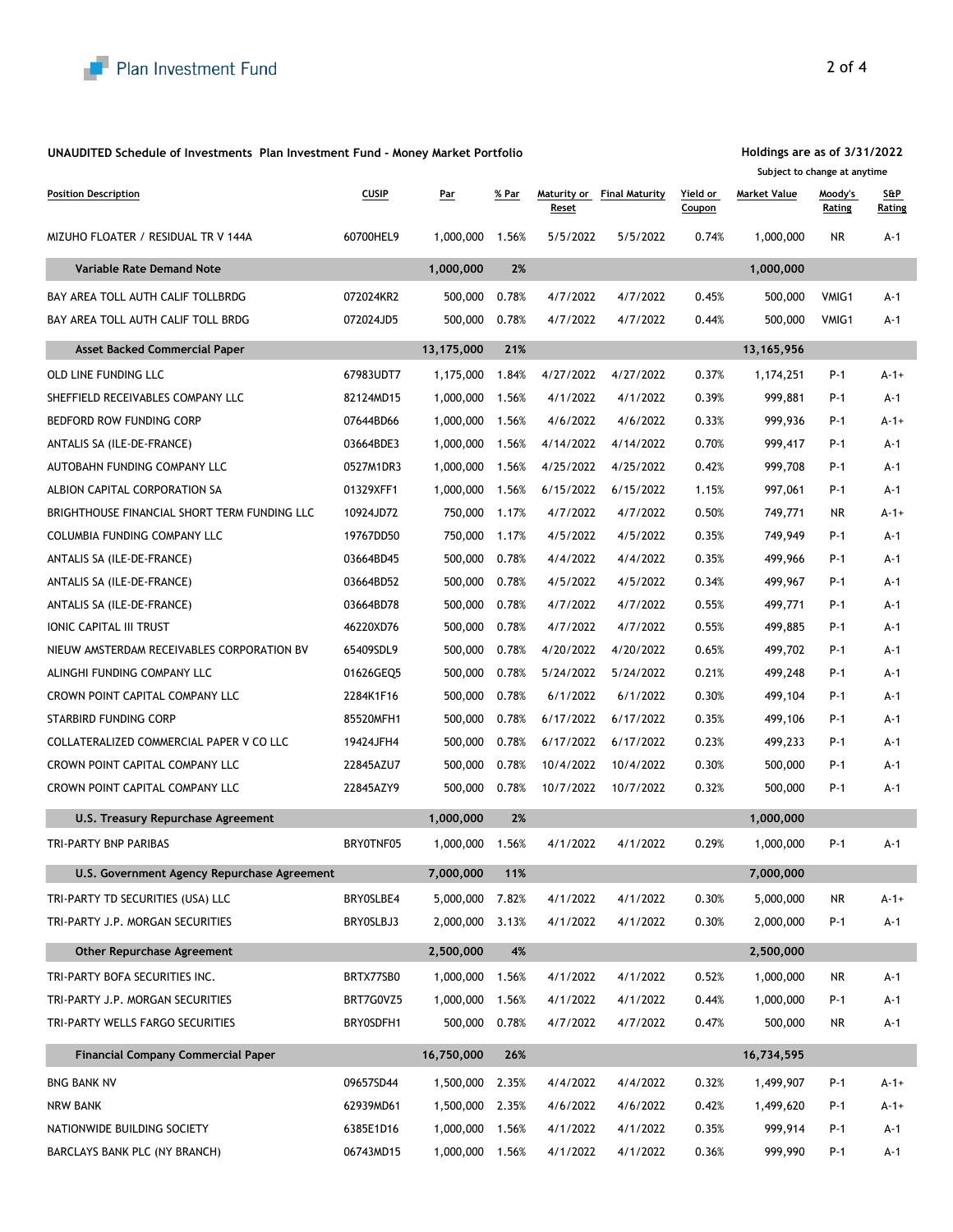## **UNAUDITED Schedule of Investments Plan Investment Fund - Money Market Portfolio**

|                                                   |              |            |       |                      |                       |                    |              | subject to change at anythine |               |
|---------------------------------------------------|--------------|------------|-------|----------------------|-----------------------|--------------------|--------------|-------------------------------|---------------|
| <b>Position Description</b>                       | <b>CUSIP</b> | Par        | % Par | Maturity or<br>Reset | <b>Final Maturity</b> | Yield or<br>Coupon | Market Value | Moody's<br><u>Rating</u>      | S&P<br>Rating |
| ASB FINANCE LTD (UK BRANCH)                       | 0020P3D68    | 1,000,000  | 1.56% | 4/6/2022             | 4/6/2022              | 0.18%              | 998,665      | P-1                           | A-1+          |
| LLOYDS BANK PLC                                   | 53943SD61    | 1,000,000  | 1.56% | 4/6/2022             | 4/6/2022              | 0.43%              | 999,749      | P-1                           | $A-1$         |
| <b>KOOKMIN BANK</b>                               | 50049QDE7    | 750,000    | 1.17% | 4/14/2022            | 4/14/2022             | 0.21%              | 749,221      | P-1                           | $A-1$         |
| NATIONAL AUSTRALIA BANK LTD                       | 63254GSM8    | 750,000    | 1.17% | 4/1/2022             | 8/10/2022             | 0.43%              | 750,000      | P-1                           | $A-1+$        |
| SWEDBANK AB                                       | 87019SDL5    | 500,000    | 0.78% | 4/20/2022            | 4/20/2022             | 0.18%              | 499,370      | $P-1$                         | $A-1$         |
| ASB FINANCE LTD (UK BRANCH)                       | 0020P3DK7    | 500,000    | 0.78% | 4/19/2022            | 4/19/2022             | 0.18%              | 499,315      | P-1                           | $A-1+$        |
| ASB FINANCE LTD (UK BRANCH)                       | 0020P3DL5    | 500,000    | 0.78% | 4/20/2022            | 4/20/2022             | 0.17%              | 499,503      | $P-1$                         | $A-1+$        |
| NATIONAL AUSTRALIA BANK LTD                       | 63254GRY3    | 500,000    | 0.78% | 4/1/2022             | 6/16/2022             | 0.40%              | 500,000      | P-1                           | $A-1+$        |
| SKANDINAVISKA ENSKILDA BANKEN AB                  | 83050UE20    | 500,000    | 0.78% | 5/2/2022             | 5/2/2022              | 0.18%              | 499,322      | P-1                           | $A-1$         |
| UBS AG (UK BRANCH)                                | 90276JMU7    | 500,000    | 0.78% | 4/1/2022             | 6/17/2022             | 0.46%              | 500,042      | P-1                           | $A-1$         |
| FEDERATION DES CAISSES DESJARDINS DU QUEBEC       | 31428GE33    | 500,000    | 0.78% | 5/3/2022             | 5/3/2022              | 0.50%              | 499,701      | P-1                           | $A-1$         |
| AUSTRALIA AND NEW ZEALAND BANKING GROUP LTD       | 05253CE28    | 500,000    | 0.78% | 5/2/2022             | 5/2/2022              | 0.55%              | 499,534      | P-1                           | $A - 1 +$     |
| MITSUBISHI UFJ TRUST AND BANKING CORP (SINGAPORE) | 60683CE64    | 500,000    | 0.78% | 5/6/2022             | 5/6/2022              | 0.72%              | 499,500      | P-1                           | $A-1$         |
| NATIONAL BANK OF CANADA                           | 63307NFL6    | 500,000    | 0.78% | 4/1/2022             | 7/28/2022             | 0.44%              | 500,000      | P-1                           | $A-1$         |
| <b>BNP PARIBAS SA</b>                             | 09660KFF9    | 500,000    | 0.78% | 6/15/2022            | 6/15/2022             | 0.96%              | 498,800      | P-1                           | $A-1$         |
| MACQUARIE BANK LTD                                | 55607LFE9    | 500,000    | 0.78% | 6/14/2022            | 6/14/2022             | 1.01%              | 498,752      | P-1                           | $A-1$         |
| <b>GOLDMAN SACHS INTERNATIONAL</b>                | 38150UJP7    | 500,000    | 0.78% | 9/23/2022            | 9/23/2022             | 0.25%              | 498,753      | $P-1$                         | $A-1$         |
| NORDEA BANK ABP                                   | 65558KKM5    | 500,000    | 0.78% |                      | 10/21/2022 10/21/2022 | 0.31%              | 498,475      | P-1                           | $A-1+$        |
| ASB BANK LTD                                      | 0020NAAB6    | 250,000    | 0.39% | 4/1/2022             | 9/8/2022              | 0.78%              | 250,000      | P-1                           | $A-1+$        |
| SKANDINAVISKA ENSKILDA BANKEN AB                  | 83050WAY0    | 250,000    | 0.39% | 4/1/2022             | 9/9/2022              | 0.45%              | 250,000      | P-1                           | $A-1$         |
| MACQUARIE BANK LTD                                | 55607NJZ4    | 250,000    | 0.39% | 4/1/2022             | 1/4/2023              | 0.63%              | 250,000      | P-1                           | $A-1$         |
| UNITED OVERSEAS BANK LTD                          | 91127RBA4    | 250,000    | 0.39% | 4/1/2022             | 11/7/2022             | 0.48%              | 250,000      | P-1                           | $A-1+$        |
| <b>BPCE SA</b>                                    | 05571CPN5    | 250,000    | 0.39% | 2/22/2023            | 2/22/2023             | 1.42%              | 246,461      | P-1                           | $A-1$         |
| <b>TOTAL</b>                                      |              | 63,935,700 | 100%  |                      |                       |                    | 63,906,848   |                               |               |

**Past performance does not guarantee future results. The performance data quoted represents past performance and current returns may be lower or higher. The investment return and principal will fluctuate so that an investor's shares, when redeemed, may be worth more or less than the original cost. To obtain performance information current to the most recent month end, please call (800) 621-9215.**

**Holdings shown are unaudited and are based on the fund's unofficial books and records, and may not be representative of current or future investments. Fund holdings should not be relied on in making investment decisions and should not be construed as research or investment advice regarding particular securities.**

**WAM, Dollar-Weighted Average Maturity: The average maturity of a Fund is the average amount of time until the organizations that issued the debt securities in the Fund's portfolio must pay off the principal amount of the debt. "Dollar-weighted" means the larger the dollar value of a debt security in the Fund, the more weight it gets in calculating this average. To calculate the dollar-weighted average maturity, the Fund may treat a variable or floating rate security as having a maturity equal to the time remaining to the security's next interest rate reset data rather than the security's actual maturity.**

**WAL, Dollar-Weighted Average Life: The dollar-weighted average maturity of a Fund's portfolio calculated without reference to the exceptions used for variable or floating rate securities regarding the use of the interest rate reset dates in lieu of the security's actual maturity data. "Dollar-weighted" means the larger of the dollar value of a debt security in the Fund, the more weight it gets in calculating this average.** 

## **Holdings are as of 3/31/2022**

**Subject to change at anytime**